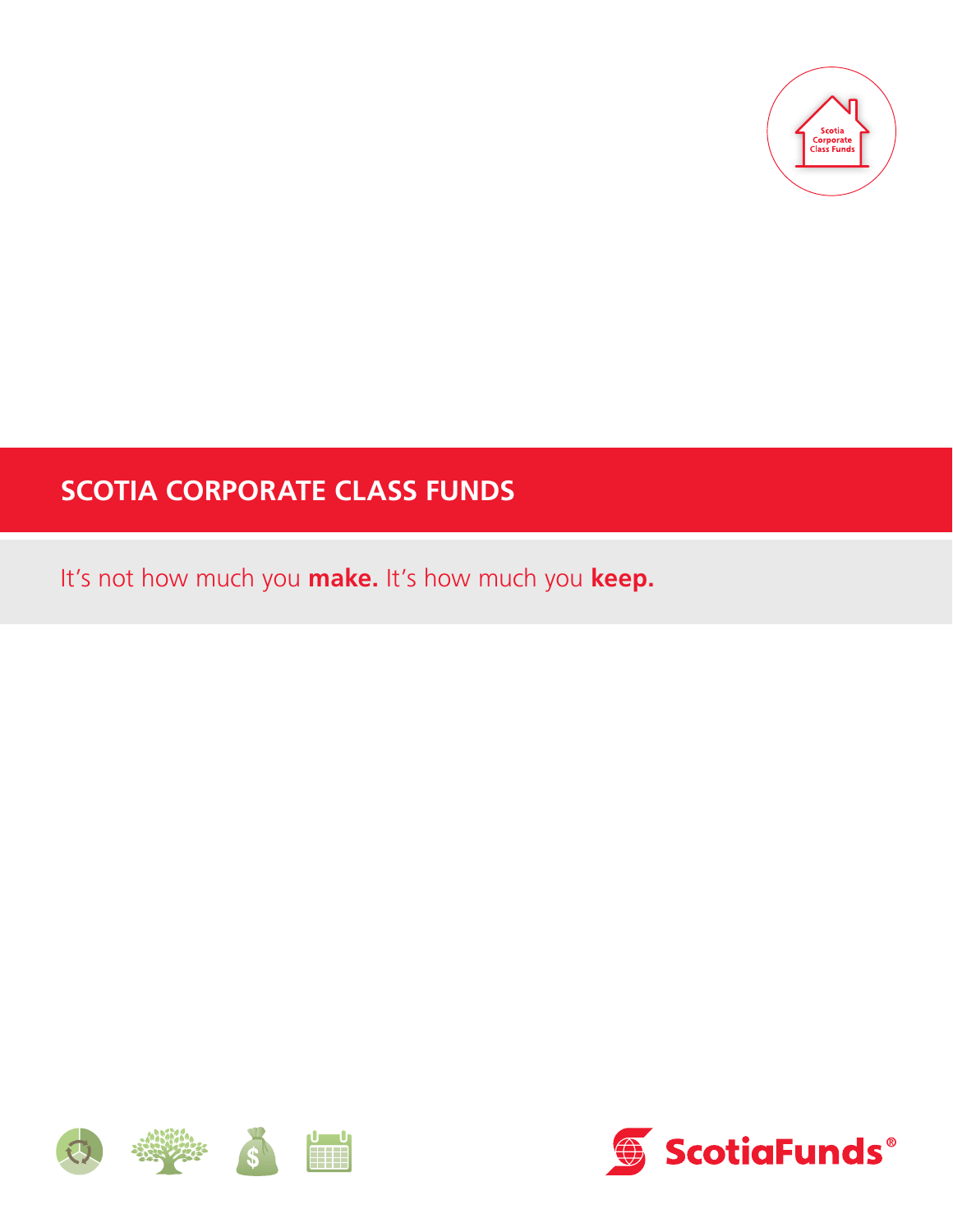## **Tax-Smart Investing**

Investing outside a registered plan often comes with an unwelcome tax bill. Scotia Corporate Class Funds give you the freedom to adjust your investments as life changes, while keeping more of your money working for you.

### **What are Scotia Corporate Class Funds?**

Corporate class funds are the name given to funds that are structured as a corporation. Investors may switch between funds (known as classes) in the same corporation, such as Scotia Corporate Class Funds, without immediate tax consequences. This contrasts mutual fund trusts, where investors may realize a taxable capital gain when they switch from one fund to another.

#### Why should you consider them?



**To rebalance your portfolio** without triggering an immediate taxable gain.



**To benefit from tax-deferred growth** on your investments.



**To potentially receive tax-advantaged** forms of distributions.



**To manage your taxable income** by choosing when to realize capital gains (for instance, if you expect to be in a lower tax bracket).

#### Who should use them?

Consider Scotia Corporate Class Funds for your non-registered investments if:



**You are a higher-income earner** with non-registered assets to invest.



**You have maximized** your registered retirement savings plan and tax-free savings account contributions.



**You are investing on behalf of a company** with long-term assets.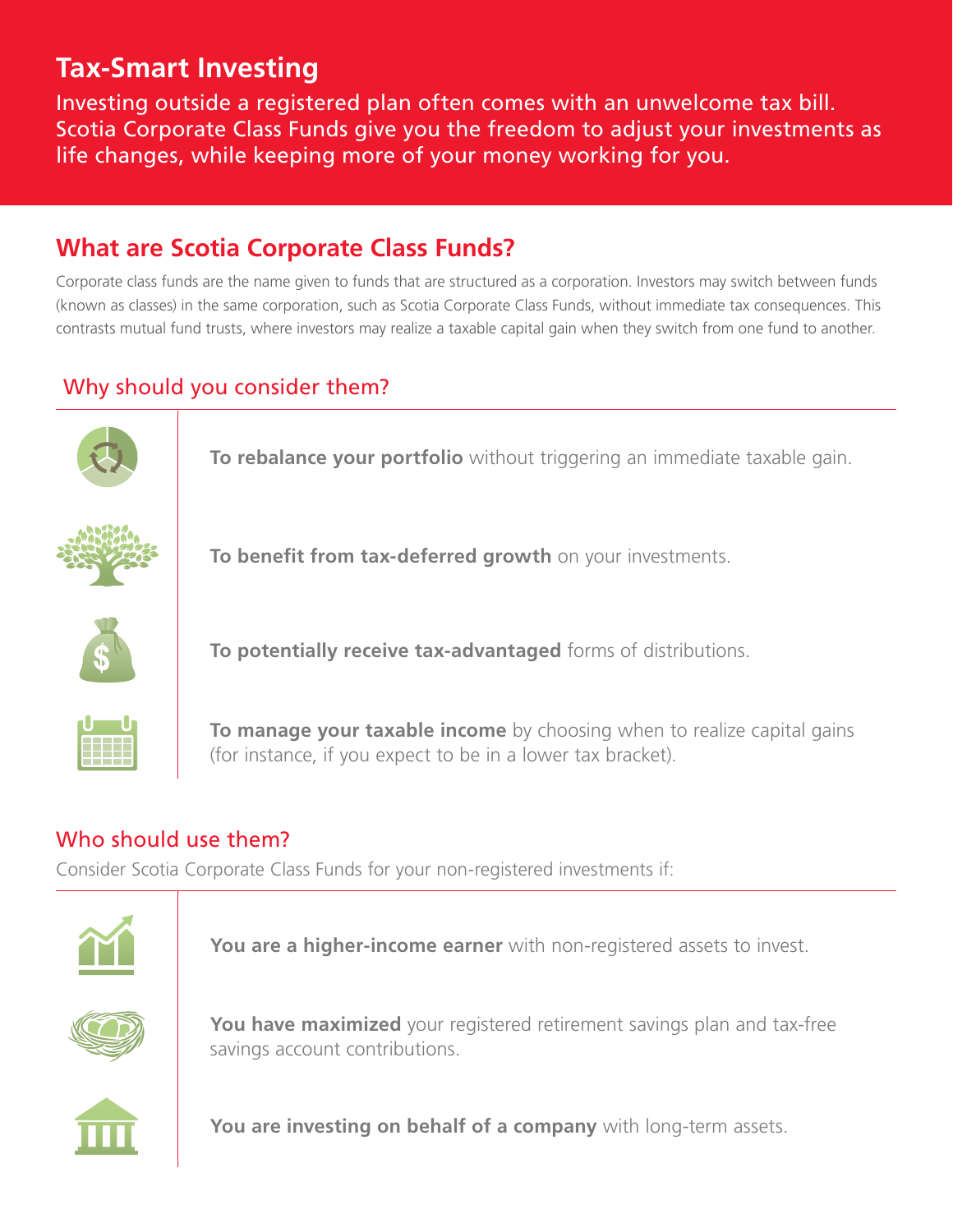

### **Tax-Advantaged Distributions**

Taxes can take a bite out of your savings – especially if distributions are in the form of higher-taxed interest income. Scotia Corporate Class Funds are structured to distribute tax-advantaged capital gains dividends and ordinary Canadian dividends to shareholders when necessary. *It is important to note that any net interest and foreign income earned by Scotia Corporate Class Funds will be subject to tax within the corporation.*



For illustrative purposes only. Based on an example the top marginal tax rate for Ontario in 2013 (49.53%). **Return of capital (ROC)** can be a return of a portion of your investment (i.e. capital) and is not immediately taxable. When you receive a distribution that includes ROC, your adjusted cost base is reduced, which may result in a larger capital gain when you sell your investment.

#### **Tax-Deferred Growth**

When you defer paying taxes, more of your investment is left to grow. This chart looks at the hypothetical returns of two non-registered portfolios – one that consists of mutual fund trusts and one that consists of corporate class funds.



The above graph is for illustration purposes only and is used to highlight the benefits of tax deferral, with all else being equal. The portfolios are hypothetical in nature and are not indicative of any specific mutual fund investment. Over five-year intervals, the entire proceeds of a \$100,000 mutual fund trust portfolio and \$100,000 corporate class portfolio are switched to new investments with the same hypothetical rate of return (within the same corporation for the latter), resulting in a capital gain for the mutual fund trust portfolio and no immediate tax consequences for the corporate class portfolio. The illustration assumes a constant 6% annual compound rate of return, a marginal tax rate of 46.41% and no distributions for both portfolios. A taxable capital gain will be generated when the corporate class portfolio is ultimately sold and taxes will be owing.